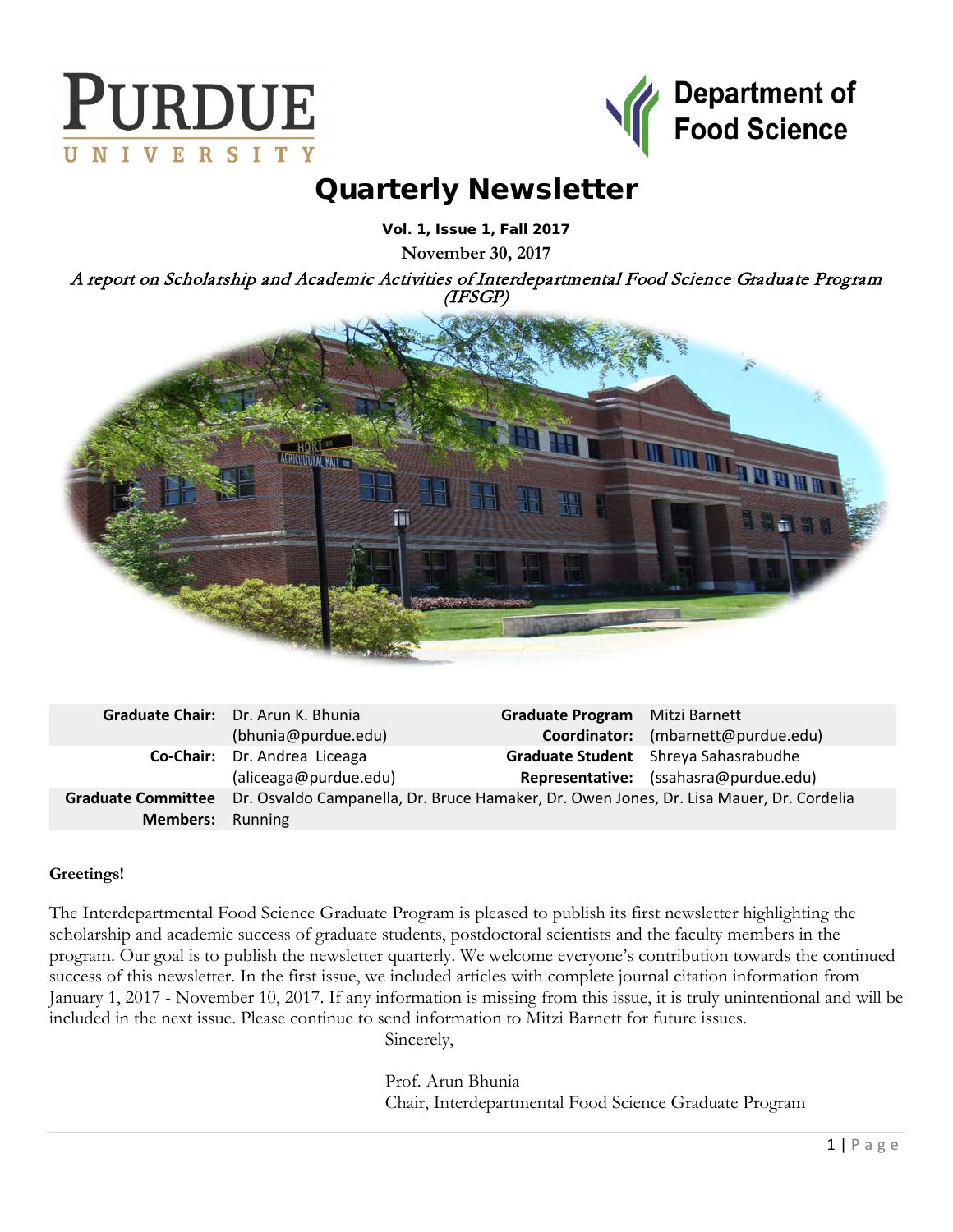## **Peer-reviewed Publications**

- 1. **Allan, M.** and**, L. J Mauer.** 2017. RH-temperature phase diagrams of hydrate forming deliquescent crystalline ingredients. Food Chemistry. Data in Brief 12:364-369.
- 2. **Arioglu-Tuncil, S.**, V. Bhardwaj, L. S. Taylor, and **L. J. Mauer**. 2017. Amorphization of thiamine chloride hydrochloride: A study of the crystallization inhibitor properties of different polymers in thiamine chloride hydrochloride amorphous solid dispersions. Food Research International 99:363-374.
- 3. Cantu-Jungles, T. M., T. R. Cipriani, M. Iacomini, **B. R. Hamaker**, and L. M. Cordeiro. 2017. A pectic polysaccharide from peach palm fruits (*Bactris gasipaes*) and its fermentation profile by the human gut microbiota in vitro. Bioactive Carbohydrates and Dietary Fibre 9:1-6.
- 4. Castillo Pedraza, M. C., T. F. Novais, R. C. Faustoferri, R. G. Quivey Jr, **A. Terekhov**, **B. R. Hamaker**, and M. I. Klein. 2017. Extracellular DNA and lipoteichoic acids interact with exopolysaccharides in the extracellular matrix of *Streptococcus mutans* biofilms. Biofouling:1-19.
- 5. Cediel, G., M. Reyes, M. L. da Costa Louzada, E. M. Steele, C. A. Monteiro**, C. Corvalán**, and R. Uauy. 2017. Ultra-processed foods and added sugars in the Chilean diet (2010). Public Health Nutrition:1-9.
- 6. **Chen, H.** and **Y. Yao**. 2017. Phytoglycogen to increase lutein solubility and its permeation through Caco-2 monolayer. Food Research International 97:258-264.
- 7. **Chen, T.**, C. Y. Kim, A. Kaur, **L. Lamothe**, M. Shaikh, A. Keshavarzian, and **B. R. Hamaker**. 2017. Dietary fibre-based SCFA mixtures promote both protection and repair of intestinal epithelial barrier function in a Caco-2 cell model. Food & Function 8(3):1166- 1173.
- 8. **Chen, T.**, W. Long, C. Zhang, S. Liu, L. Zhao, and **B. R. Hamaker**. 2017. Fiber-utilizing capacity varies in *Prevotella*-versus *Bacteroides*-dominated gut microbiota. Scientific Reports 7.
- 9. **Cheng, C. J.** and **O. G. Jones**. 2017. Stabilizing zein nanoparticle dispersions with ι-carrageenan. Food Hydrocolloids 69:28-35.
- 10. **Cisse, F.**, **E. A. Pletsch**, **D. P. Erickson**, **M. Chegeni**, **A. M. Hayes**, **and B. R. Hamaker**. 2017. Preload of slowly digestible carbohydrate microspheres decreases gastric emptying rate of subsequent meal in humans. Nutrition Research 45:46-51.
- 11. Colantuono, A., P. Vitaglione, R. Ferracane, **O. H. Campanella**, and **B. R. Hamaker**. 2017. Development and functional characterization of new antioxidant dietary fibers from pomegranate, olive and artichoke by-products. Food Research International 101:155-164.
- 12. **Du, J.**, **Y.-H. Cho**, **R. Murphy**, and **O. G. Jones**. 2017. Impact of chitosan molecular weight and attached non-interactive chains on the formation of α-lactalbumin nanogel particles. Gels 3(2):14.
- 13. Duvarci, O. C., **G. Yazar,** and **J. L. Kokini**. 2017. The comparison of LAOS behavior of structured food materials (suspensions, emulsions and elastic networks). Trends in Food Science & Technology 60:2-11.
- 14. Duvarci, O. C., **G. Yazar**, and **J. L. Kokini**. 2017. The SAOS, MAOS and LAOS behavior of a concentrated suspension of tomato paste and its prediction using the Bird-Carreau (SAOS) and Giesekus models (MAOS-LAOS). Journal of Food Engineering 208:77- 88.
- 15. **El Hindawy, M. M.**, C. Y. Kim, and **B. Hamaker**. 2017. Dietary starch digestion products as activators for gut hormones controlling appetitive response. The FASEB Journal 31(1 Supplement):311.314-311.314.
- 16. **Etter, A. J.**, **S. R. Hammons**, S. Roof, C. Simmons, **T. Wu**, P. W. Cook, A. Katubig, M. J. Stasiewicz, E. Wright, and S. Warchocki, J. Hollingworth, H. S. Thesmar, S. A. Ibrahim, M. Wiedmann, and **H. F. Oliver**. 2017. Enhanced sanitation standard operating procedures have limited impact on *Listeria monocytogenes* prevalence in retail delis. Journal of Food Protection 80(11):1903-1912.
- 17. **Fu, Y.**, **A. J. Deering**, **A. K. Bhunia**, and **Y. Yao**. 2017. Biofilm of *Escherichia coli* O157: H7 on cantaloupe surface is resistant to lauroyl arginate ethyl and sodium hypochlorite. International Journal of Food Microbiology 260:11-16.
- 18. **Fu, Y.**, **A. J. Deering**, **A. K. Bhunia**, and **Y. Yao**. 2017. Pathogen biofilm formation on cantaloupe surface and its impact on the antibacterial effect of lauroyl arginate ethyl. Food Microbiology 64:139-144.
- 19. **Gilbert, J.**, N. P. Reynolds, S. M. Russell, D. Haylock, S. McArthur, M. Charnley, and **O. G. Jones**. 2017. Chitosan-coated amyloid fibrils increase adipogenesis of mesenchymal stem cells. Materials Science and Engineering: C 79:363-371.
- 20. Greiby, I., **D. K. Mishra**, K. D. Dolan, and M. Siddiq. 2017. Inverse method to estimate anthocyanin degradation kinetic parameters in cherry pomace during non-isothermal heating. Journal of Food Engineering 198:54-62.
- 21. Ha, P. T., **S. R. Lindemann**, L. Shi, A. C. Dohnalkova, J. K. Fredrickson, M. T. Madigan, and H. Beyenal. 2017. Syntrophic anaerobic photosynthesis via direct interspecies electron transfer. Nature Communications 8:13924.
- 22. **Hall, F. G.**, **O. G. Jones**, M. E. O'Haire, and **A. M. Liceaga**. 2017. Functional properties of tropical banded cricket (*Gryllodes sigillatus*) protein hydrolysates. Food Chemistry 224:414-422.
- 23. **Hammons, S. R.**, **A. J. Etter**, J. Wang, **T. Wu**, T. Ford, M. T. Howard, and **H. F. Oliver**. 2017. Evaluation of third-party deep cleaning as a *Listeria monocytogenes* control strategy in retail delis. Journal of Food Protection 80(11):1913-1923.
- 24. **Ho, K. K.**, K. Schroën, **M. F. San Martín-González**, and C. C. Berton-Carabin. 2017. Physicochemical stability of lycopene-loaded emulsions stabilized by plant or dairy proteins. Food Structure 12:34-42.
- 25. Hong, Y., P. J. Teska, and **H. F. Oliver**. 2017. Effects of contact time and concentration on bactericidal efficacy of 3 disinfectants on hard nonporous surfaces. American Journal of Infection Control. 45:1284-1285.
- 26. **Huang, J.-Y**., J. Limqueco, Y. Y. Chieng, X. Li, and W. Zhou. 2017. Performance evaluation of a novel food packaging material based on clay/polyvinyl alcohol nanocomposite. Innovative Food Science & Emerging Technologies 43:216-222.
- 27. Jang, H. L., **A. M. Liceaga**, and K. Y. Yoon. 2017. Isolation and characteristics of anti-inflammatory peptides from enzymatic hydrolysates of sandfish (*Arctoscopus japonicus*) protein. Journal of Aquatic Food Product Technology 26(2):234-244.
- 28. **Jones, O. G.** and **J. Gilbert**. 2017. Bimodal force spectroscopy as a technique to determine the Young's Moduli of protein fibrils and nanoparticles. Microscopy and Microanalysis 23(S1):1130-1131.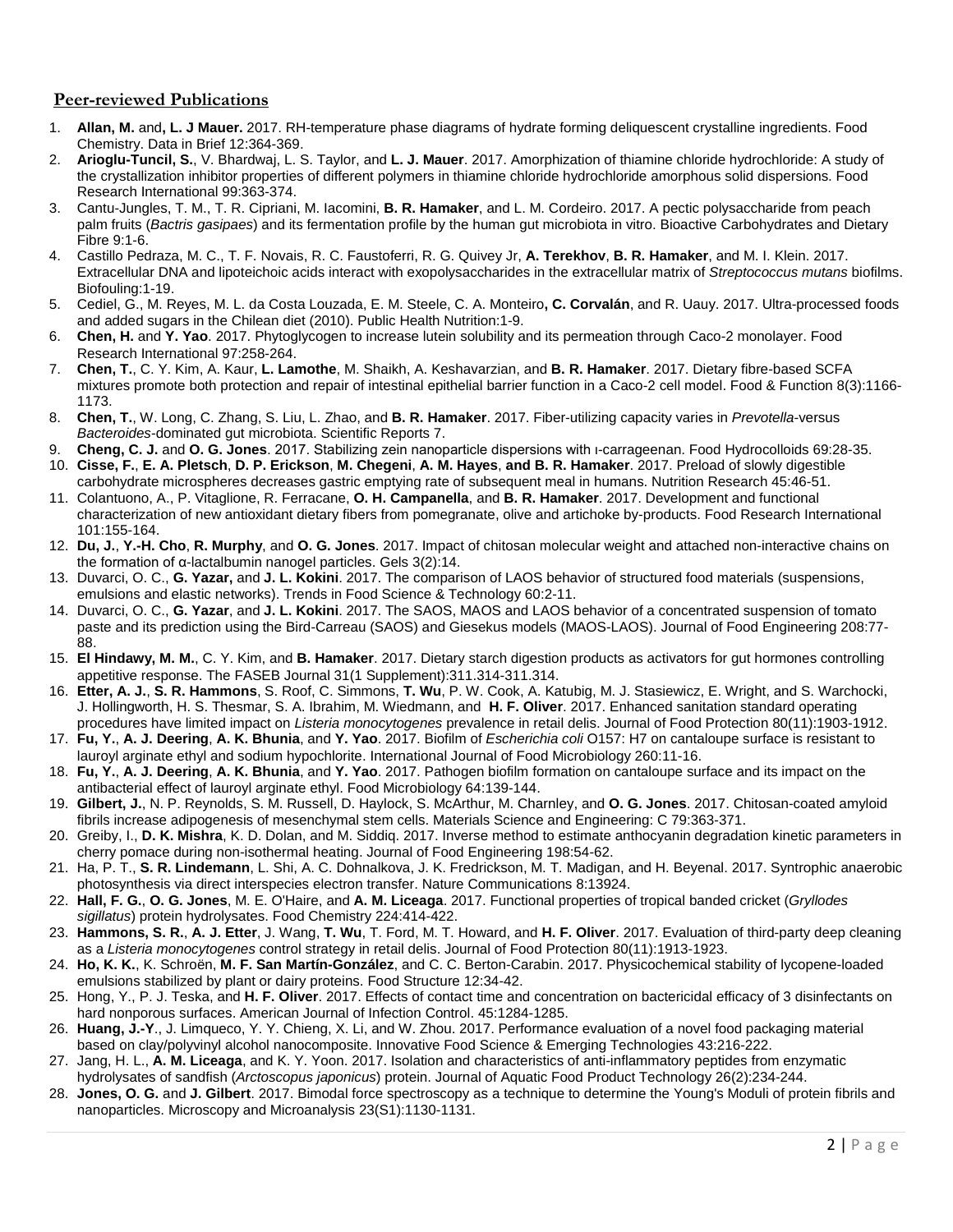- 29. **Karimi, M.**, **R. Sadeghi**, and **J. Kokini**. 2017. Pomegranate as a promising opportunity in medicine and nanotechnology. Trends in Food Science & Technology 69:59-73.
- 30. **Kershaw, J.** and **K.-H. Kim**. 2017. Piceatannol may slow cancer cachexia-induced weight-loss in vivo. The FASEB Journal 31(1 Supplement):790.724-790.724.
- 31. **Kershaw, J.** and **K.-H. Kim**. 2017. The therapeutic potential of Piceatannol, a natural stilbene, in metabolic diseases: A Review. Journal of Medicinal Food 20(5):427-438.
- 32. **Ketnawa, S.** and **A. M. Liceaga**. 2017. Effect of microwave treatments on antioxidant activity and antigenicity of fish frame protein hydrolysates. Food and Bioprocess Technology 10(3):582-591.
- 33. Kim, H., Y. Jung, I.-J. Doh, R. A. Lozano-Mahecha, **B. Applegate**, and E. Bae. 2017. Smartphone-based low light detection for bioluminescence application. Scientific Reports 7.
- 34. Kim, K.-P., A. K. Singh, **X. Bai**, L. Leprun, and **A. K. Bhunia**. 2017. Erratum: Kim, K.-P.; Singh, AK; **Bai, X**.; Leprun, L.; **Bhunia, AK** Novel PCR assays complement laser biosensor-based method and facilitate *Listeria* species detection from food. Sensors 2015, 15, 22672–22691. Sensors 17(5):945.
- 35. Kim, Y. H. B., B. Meyers, H.-W. Kim, **A. M. Liceaga**, and R. P. Lemenager. 2017. Effects of stepwise dry/wet-aging and freezing on meat quality of beef loins. Meat Science 123:57-63.
- 36. **Komanetsky, S. M**., V. Hedrick, T. J. P. Sobreira, and **K. H. Kim**. 2017. Proteomic analysis of 3T3-L1 adipocytes treated with methylglyoxal: The potential impact of dietary sugar on adipocyte metabolism. The FASEB Journal 31(1 Supplement):797.792- 797.792.
- 37. **Lee, B.-H.,** and **B. R. Hamaker**. 2017. Number of branch points in α-limit dextrins impact glucose generation rates by mammalian mucosal α-glucosidases. Carbohydrate Polymers 157:207-213.
- 38. Li, J., J. W. Chang, M. Saenger, and **A. Deering**. 2017. Thymol nanoemulsions formed via spontaneous emulsification: Physical and antimicrobial properties. Food Chemistry 232:191-197.
- 39. **Lim, J**., **M. G. Ferruzzi**, and **B. R. Hamaker**. 2017. Different phenolic compounds selectively slow down the hydrolysis rates of sucrose and isomaltose by mammalian mucosal α-glucosidases. The FASEB Journal 31(1 Supplement):918.914-918.914.
- 40. **Lindemann, S. R**., J. M. Mobberley, J. K. Cole, L. Markillie, R. C. Taylor, E. Huang, W. B. Chrisler, H. S. Wiley, M. S. Lipton, and W. C. Nelson. 2017. Predicting species-resolved macronutrient acquisition during succession in a model phototrophic biofilm using an integrated 'omics approach. Frontiers in Microbiology 8:1020.
- 41. Lu, F., Y.-Y. C. Mosley, **R. J. R. Rosales**, B. E. Carmichael, S. Elesela, **Y. Yao**, and H. HogenEsch. 2017. Alpha-D-glucan nanoparticulate adjuvant induces a transient inflammatory response at the injection site and targets antigen to migratory dendritic cells. npj Vaccines 2(1):4.
- 42. Maicaurkaew, S., S. Jogloy, **B. R. Hamaker**, and S. Ningsanond. 2017. Fructan: fructan 1-fructosyltransferase and inulin hydrolase activities relating to inulin and soluble sugars in Jerusalem artichoke (Helianthus tuberosus Linn.) tubers during storage. Journal of Food Science and Technology 54(3):698-706.
- 43. **Maldonado, L.**, R. Sadeghi, and **J. Kokini**. 2017. Nanoparticulation of bovine serum albumin and poly-d-lysine through complex coacervation and encapsulation of curcumin. Colloids and Surfaces B: Biointerfaces 159:759-769.
- 44. Mobberley, J. M., **S. R. Lindemann**, H. C. Bernstein, J. J. Moran, R. S. Renslow, J. Babauta, D. Hu, H. Beyenal, and W. C. Nelson. 2017. Organismal and spatial partitioning of energy and macronutrient transformations within a hypersaline mat. FEMS Microbiology Ecology 93(4).
- 45. Mohamed, A., T. Ewing, **S. R. Lindemann**, J. K. Fredrickson, and H. Beyenal. 2017. Autonomous device for evaluating the field performance of microbial fuel cells in remote areas. Journal of The Electrochemical Society 164(3):H3030-H3036.
- 46. Muramatsu, Y., I. Greiby, **D. K. Mishra**, and K. D. Dolan. 2017. Rapid inverse method to measure thermal diffusivity of low‐moisture foods. Journal of Food Science 82(2):420-428.
- 47. **Murphy, R. W.**, **B. E. Farkas**, and **O. G. Jones**. 2017. Effect of crosslinking on the physical and chemical properties of βlactoglobulin (Blg) microgels. Journal of Colloid and Interface Science 505:736-744.
- 48. **Nguyen, E.**, **O. Jones**, Y. H. B. Kim, **F. San Martin-Gonzalez**, and **A. M. Liceaga**. 2017. Impact of microwave-assisted enzymatic hydrolysis on functional and antioxidant properties of rainbow trout Oncorhynchus mykiss by-products. Fisheries Science 83(2):317- 331.
- 49. Nichols, B. L., S. E. Avery, R. Quezada-Calvillo, S. B. Kilani, A. H.-M. Lin, D. G. Burrin, B. E. Hodges, S. K. Chacko, A. R. Opekun, and **M. El Hindawy**, **B.R. Hamaker**, and S.I. Oda. 2017. Improved starch digestion of sucrase-deficient shrews treated with oral glucoamylase enzyme supplements. Journal of Pediatric Gastroenterology and Nutrition 65(2):e35-e42.
- 50. **Oshiro, J. M.**, P. Shen, O. Wang, Y. Park, and **K.-H. Kim**. 2017. Impact of piceatannol and resveratrol on the proteomic profile of Caenorhabditis elegans. The FASEB Journal 31(1 Supplement):793.793-793.793.
- 51. Rasmussen, H. E., **B. Hamaker**, K. B. Rajan, E. Mutlu, S. J. Green, M. Brown, A. Kaur, and A. Keshavarzian. 2017. Starchentrapped microsphere fibers improve bowel habit but do not exhibit prebiotic capacity in those with unsatisfactory bowel habits: a Phase I, randomized, double-blind, controlled human trial. Nutrition Research. 44:27-37.
- 52. Rasmussen, H. E. and **B. R. Hamaker**. 2017. Prebiotics and inflammatory bowel disease. Gastroenterology Clinics of North America. 46(4): 783-795.
- 53. Roman, L., M. Gomez, C. Li, **B. R. Hamaker**, and M. M. Martinez. 2017. Biophysical features of cereal endosperm that decrease starch digestibility. Carbohydrate Polymers 165:180-188.
- 54. **Running, C. A.** and J. E. Hayes. 2017. Sip and spit or sip and swallow: Choice of method differentially alters taste intensity estimates across stimuli. Physiology & Behavior 181:95-99.
- 55. **Sadeghi, R., Z. Daniella**, S. Uzun, and **J. Kokini**. 2017. Effects of starch composition and type of non-solvent on the formation of starch nanoparticles and improvement of curcumin stability in aqueous media. Journal of Cereal Science. 76:122-130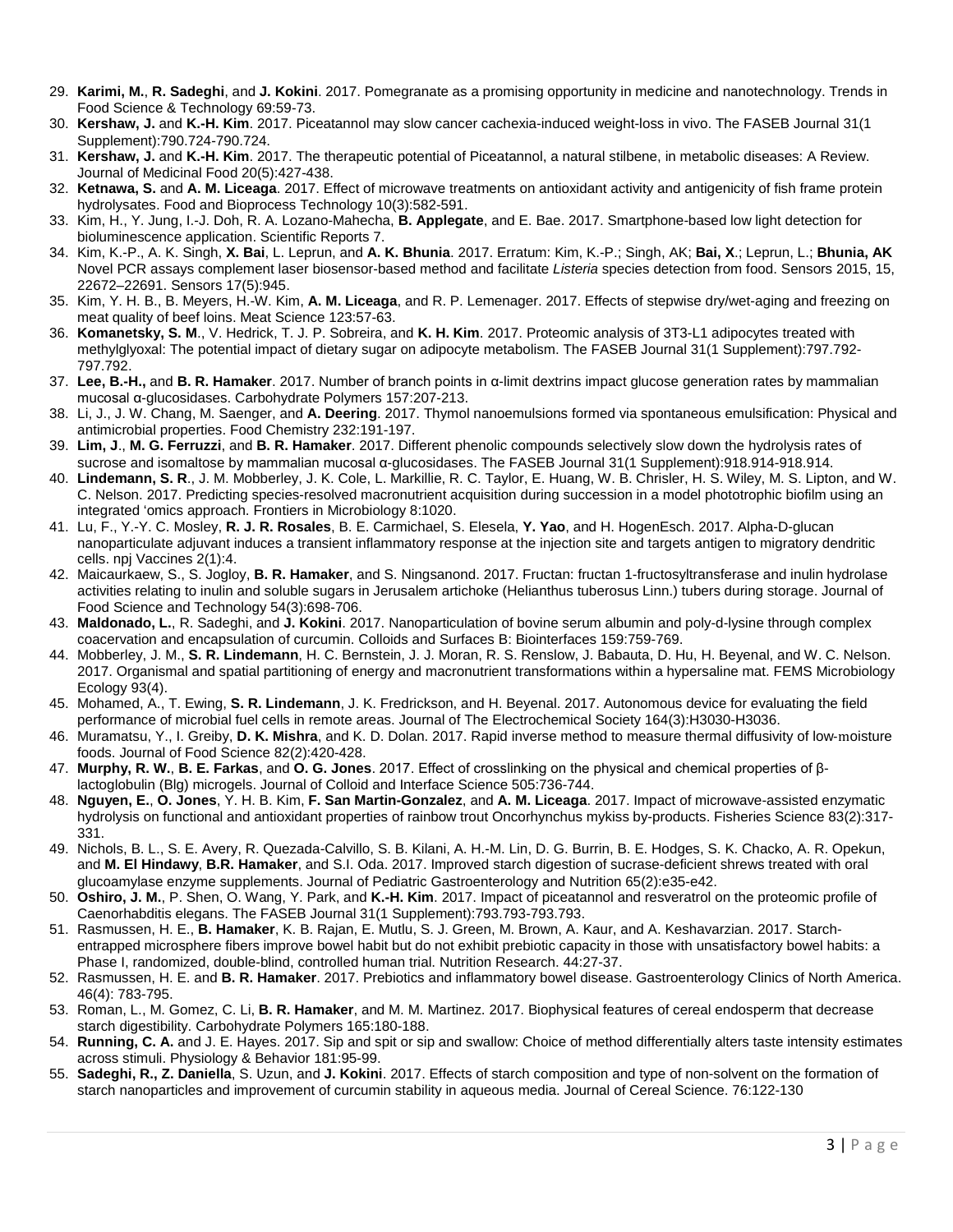- 56. **Sadeghi, R**., **R. J. Rodriguez**, **Y. Yao**, and **J. L. Kokini**. 2017. Advances in nanotechnology as they pertain to food and agriculture: benefits and risks. Annual Review of Food Science and Technology 8:467-492.
- 57. **Sarkar, P.**, **A. K. Bhunia**, and **Y. Yao.** 2017. Impact of starch-based emulsions on the antibacterial efficacies of nisin and thymol in cantaloupe juice. Food chemistry 217:155-162.
- 58. Sena, A., K. L. Ebi, C. Freitas, **C. Corvalan**, and C. Barcellos. 2017. Indicators to measure risk of disaster associated with drought: Implications for the health sector. PLoS One 12(7):e0181394.
- 59. Shen, P., Y. Yue, **K.-H. Kim**, and Y. Park. 2017. Piceatannol reduces fat accumulation in *Caenorhabditis elegans*. Journal of Medicinal Food. 20(9): 887-894.
- 60. **Shenoy, A. G.**, **H. F. Oliver**, and **A. J. Deering**. 2017. *Listeria monocytogenes* internalizes in Romaine lettuce grown in greenhouse conditions. Journal of Food Protection 80(4):573-581.
- 61. Simsek, M., R. Quezada-Calvillo, B. L. Nichols, and **B. R. Hamaker**. 2017. Phenolic compounds increase the transcription of mouse intestinal maltase-glucoamylase and sucrase-isomaltase. Food & Function 8(5):1915-1924.
- 62. Spotti, M. J., Ö. Tarhan, S. Schaffter, **C. Corvalan**, and **O. H. Campanella**. 2017. Whey protein gelation induced by enzymatic hydrolysis and heat treatment: Comparison of creep and recovery behavior. Food Hydrocolloids 63:696-704.
- 63. Suwal, S., **S. Ketnawa**, **J.-Y. Huang**, and **A. M. Liceaga**. 2017. Electro-membrane fractionation of antioxidant peptides from protein hydrolysates of rainbow trout (Oncorhynchus mykiss) byproducts. Innovative Food Science & Emerging Technologies. 45:122-131.
- 64. Tang, W., M. Shen, J. Xie, D. Liu, M. Du, L. Lin, H. Gao, **B. R. Hamaker**, and M. Xie. 2017. Physicochemical characterization, antioxidant activity of polysaccharides from Mesona chinensis Benth and their protective effect on injured NCTC-1469 cells induced by H2O2. Carbohydrate Polymers 175:538-546.
- 65. Thiel, V., D. I. Drautz-Moses, R. W. Purbojati, S. C. Schuster, **S. Lindemann**, and D. A. Bryant. 2017. Genome sequence of *Prosthecochloris* sp. strain HL-130-GSB from the phylum Chlorobi. Genome Announcements 5(24):e00538-00517.
- 66. Thorat, A., **K. N. Marrs**, M. K. Ghorab, V. Meunier, L. Forny, L. S. Taylor, and **L. J. Mauer**. 2017. Moisture‐mediated interactions between amorphous maltodextrins and crystalline fructose. Journal of Food Science 82(5):1142-1156.
- 67. Tong, Z., M. Bischoff, L. Nies, **B. Applegate**, and R. F. Turco. 2007. Impact of fullerene (C60) on a soil microbial community. Environmental Science & Technology 41(8):2985-2991.
- 68. **Tuncil, Y. E.**, C. H. Nakatsu, **A. E. Kazem**, **S. Arioglu-Tuncil**, **B. Reuhs**, E. C. Martens, and **B. R. Hamaker**. 2017. Delayed utilization of some fast-fermenting soluble dietary fibers by human gut microbiota when presented in a mixture. Journal of Functional Foods 32:347-357.
- 69. **Tuncil, Y. E.**, Y. Xiao, N. T. Porter, **B. L. Reuhs**, E. C. Martens, and **B. R. Hamaker**. 2017. Reciprocal prioritization to dietary glycans by gut bacteria in a competitive environment promotes stable coexistence. mBio 8(5):e01068-01017.
- 70. **Turasan, H.** and **J. L. Kokini**. 2017. Advances in understanding the molecular structures and functionalities of biodegradable zeinbased materials using spectroscopic techniques: A review. Biomacromolecules 18(2):331-354.
- 71. **Weaver, C. M.** and **B. R. Hamaker**. 2017. Avanelle Kirksey, PhD (1926–2016). The Journal of Nutrition 147(5):717-719.
- 72. **Wu, X.**, P.-H. Wei, X. Zhu, M. J. Wirth, **A. K. Bhunia**, and **G. Narsimhan**. 2017. Effect of immobilization on the antimicrobial activity of a cysteine-terminated antimicrobial Peptide Cecropin P1 tethered to silica nanoparticle against *E. coli* O157: H7 EDL933. Colloids and Surfaces B: Biointerfaces 156:305-312.
- 73. **Xiang, N**., **Y. Lyu**, X. Zhu, **A. K. Bhunia**, and **G. Narsimhan**. 2017. Effect of physicochemical properties of peptides from soy protein on their antimicrobial activity. Peptides. 94:10-18.
- 74. **Xie, Y**. and **Y. Yao**. 2017. Octenylsuccinate hydroxypropyl phytoglycogen, a dendrimer-like biopolymer, solubilizes poorly watersoluble active pharmaceutical ingredients. Carbohydrate Polymers. 180:29-37.
- 75. **Xu, L.**, A. L. Garner, **B. Tao**, and **K. M. Keener**. 2017. Microbial inactivation and quality changes in orange juice treated by high voltage atmospheric cold plasma. Food and Bioprocess Technology 10(10):1778-1791.
- 76. Xu, T., **V. Rodriguez-Martinez, S. N. Sahasrabudhe, B. E. Farkas**, and S. R. Dungan. 2017. Effects of temperature, time and composition on food oil surface tension. Food Biophysics 12(1):88-96.
- 77. Yang, H., S. G. Seo, S. H. Shin, S. Min, M. J. Kang, R. Yoo, J. Y. Kwon, S. Yue, **K. H. Kim**, and J. X. Cheng. 2017. 3, 3'‐ Diindolylmethane suppresses high-fat diet-induced obesity through inhibiting adipogenesis of pre-adipocytes by targeting USP2 activity. Molecular Nutrition & Food Research. 61:10.
- 78. **Yazar, G.**, O. Duvarci, S. Tavman, and **J. L. Kokini**. 2017. Non-linear rheological behavior of gluten-free flour doughs and correlations of LAOS parameters with gluten-free bread properties. Journal of Cereal Science 74:28-36.
- 79. **Yazar, G.**, O. C. Duvarci, S. Tavman, and **J. L. Kokini**. 2017. LAOS behavior of the two main gluten fractions: Gliadin and glutenin. Journal of Cereal Science 77:201-210.
- 80. Ye, F., M. Miao, B. Jiang, **B. R. Hamaker**, Z. Jin, and T. Zhang. 2017. Characterizations of oil-in-water emulsion stabilized by different hydrophobic maize starches. Carbohydrate Polymers 166:195-201.

#### **Book Chapters**

- 1. **El Hindawy, M.**, C. Y. Kim, and **B. R. Hamaker**. 2017. Maltooligosaccharide Chemosensation by Intestinal Enteroendocrine L-Cells Regulate the Endogenous Release of Gut Hormones and Glucose Homeostasis. Pages 664-665 in Proc. In Vitro Cellular & Developmental Biology-Animal. Springer 233 Spring St., New York, NY 10013 USA.
- 2. **Mauer, L. J.** and R. L. Bradley Jr. 2017. Moisture and Total Solids Analysis. Pages 257-286 in Food Analysis. Springer.
- 3. **Ryan, V.** and **A. K. Bhunia**. 2017. Mitigation of Foodborne Illnesses by Probiotics. Pages 603-634 in Foodborne Pathogens. Springer.
- 4. **Sadeghi, R.**, L. Mehryar, M. Karimi, and **J. Kokini**. 2017. Nanocapsule formation by individual biopolymer nanoparticles. Nanoencapsulation Technologies for the Food and Nutraceutical Industries:404.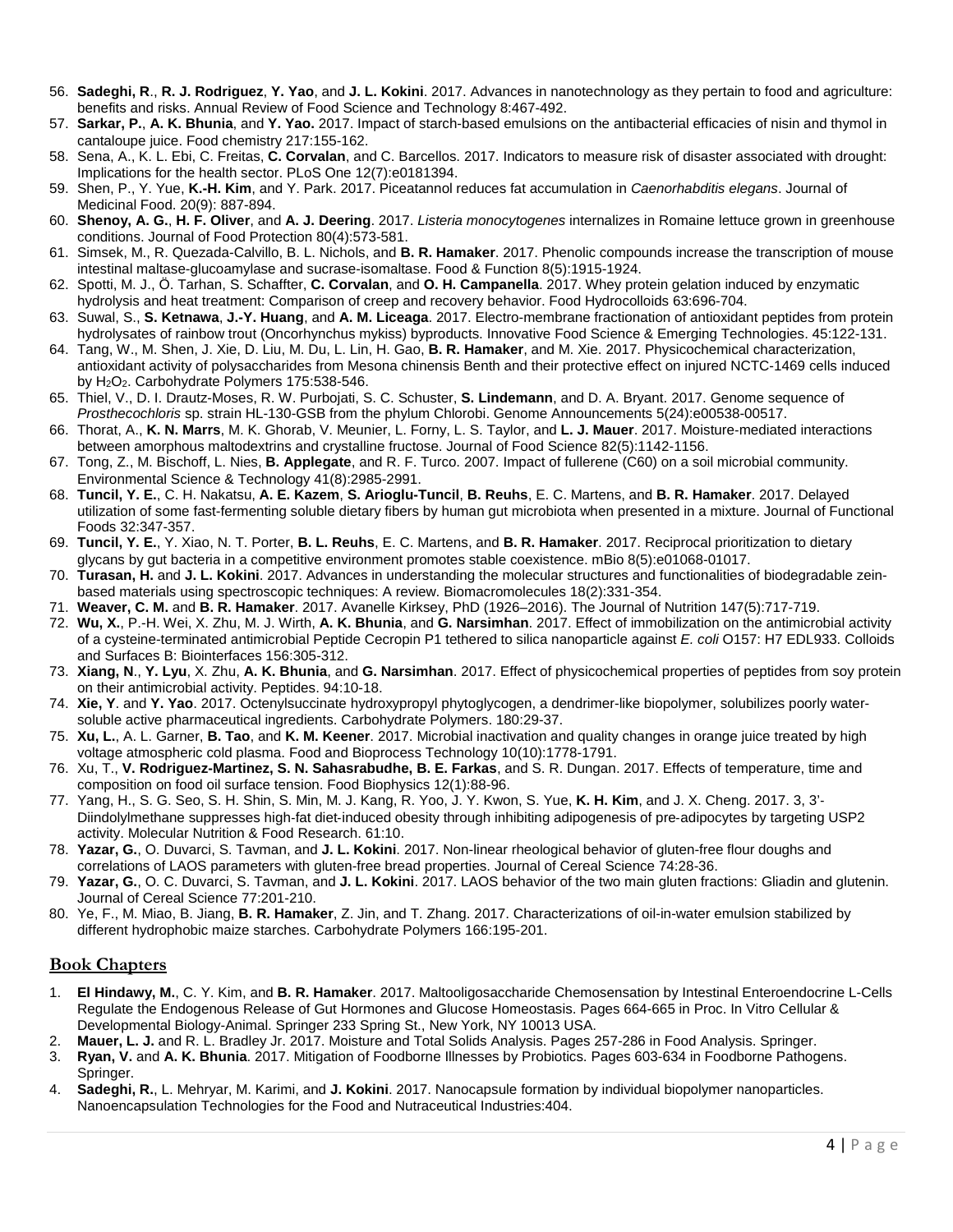# **Presentations**

- 1. **Barber, E., Kokini, J. L.** (2017). Effect of oleic acid plasticizer and glutaraldehyde crosslinker on zein protein gel formation. Proceeding of the Society of Rheology 88th Annual Meeting. Tampa, Florida (Oral presentation).
- 2. **Bhunia, A.K.** 2017. Rapid detection of *Enterobacteriaceae* as indicator for pathogen testing using a light scattering sensor" Knowledge Foundation, Alexandria, VA, June 26-27, 2017.
- 3. **Bhunia, A.K.** 2017. Novel Biosensor Technologies for detection and high throughput screening of pathogens and toxins" and "Probiotic vaccine: Bioengineered probiotics for targeted prevention of infectious diseases" at Shanghai Jiao Tong University, Shanghai, China, July 1-4, 2017.
- 4. **Bhunia, A.K.** 2017. *Listeria monocytogenes* pathogenesis and a novel probiotic vaccine for prevention". Jiangnan University, Wuxi, China, July 5th, 2017.
- 5. **Bhunia, A.K.**, **Drolia, R.**, Amalaradjou, M., **Ryan, V.**, Tenguria, S., **Koo, O.K.**, **Burkholder, K.** 2017. "*Listeria monocytogenes* pathogenesis in the gut and a novel probiotic vaccine" 2017 International Conference on Building Human and Animal Health Capacities, Jordon University Science and Technology, Irbid, Jordon.
- 6. **Bonilla, J., Ryan, V., Bhunia, A.**, and **Kokini, J. L**. (2017). Development of specific antibodies against high and low molecular weight glutenins as research tools by comparative proteomics. Proceeding of the American Association of Cereal Chemists International Annual Meeting. San Diego, CA (Oral presentation).
- 7. **Bonilla, J.**, and **Kokini, J.** (2017). Studying the molecular distribution of protein, fat and starch in semolina, hard and soft wheat flour during different stages of the mixing process. Proceeding of Institute of Food Technologists, 2017. Las Vegas, Nevada (Poster Presentation).
- 8. **Gao, M.**, Duvarci, O., and **Kokini, J.L**. (2017). The effect of polysaccharide gum on large amplitude oscillatory shear (LAOS) behavior of corn starch suspensions. Proceeding of the Society of Rheology 88th Annual Meeting, Tampa, Florida. (Oral presentation).
- 9. **Gao, M.**, Sadeghi, R., Duvarci, O., and **Kokini, J.L**. (2017). The effect of carboxymethyl cellulose (CMC) on Large Amplitude Oscillatory Shear (LAOS) behavior of corn starch suspensions. Proceeding of the Society of Rheology 89th Annual Meeting. Denver, Colorado (Oral presentation).
- 10. **Gao, M.**, Duvarci, O. and **Kokini, J. L**. (2017). The effect of polysaccharide gum on large amplitude oscillatory shear (LAOS) behavior of cornstarch suspensions. Proceeding of Institute of Food Technologists, 2017. Las Vegas, Nevada (Poster Presentation).
- 11. **Hall, F.** and **Liceaga, A.** (2017). Entomophagy as potential source for functional and bioactive peptides. 10th Conference of the International Society for Nutraceuticals and Functional Foods. Gusan, South Korea.
- 12. **Hayes, AMR,** Martinez MM and **Hamaker BR**. Investigating the slow digesting property of pearl millet couscous. Cereals17, AACCI Annual Meeting, San Diego, CA, USA. October 8, 2017. (Oral presentation)
- 13. **Hayes, AMR** and **Mattes RD**. The effect of snacking on lipid metabolic biomarkers: a review. The Pace of Life and Feeding: Health Implications. Ingestive Behavior Research Center (IBRC) International Conference, West Lafayette, IN, USA. October 2-4, 2017. (poster presentation)
- 14. **Ketnawa, S.**, Suwal, S., **Huang J.** and **Liceaga, A.M.** (2017). Selective fractionation and concentration of multi-bioactive properties peptides from fish frame protein hydrolysates by electrodialysis with ultrafiltration membrane. 10th Conference of the International Society for Nutraceuticals and Functional Foods. Gusan, South Korea.
- 15. **Ketnawa, S.**, Suwal, S., **Huang J.** and **Liceaga, A.M.** (2017). Selective fractionation and concentration of antioxidant and antihypertensive peptides from fish frame protein hydrolysates by electro-membrane fractionation. 47th Conference of the West European Fish Technologists' Association. Dublin, Ireland.
- 16. Kirkham, A.C. O'Haire, M.E., **Liceaga, A.M.** and Johnson, B. (2017). Perceptions of edible insects as a protein source: a pilot study. Society for Applied Anthropology. Santa Fe, NM.
- 17. **Maldonado, L.** and **Kokini, J.** (2017). Effect of Manufacturing Conditions on the Fabrication of Protein/Polysaccharide Biocompatible Nanotubes (BNTs). Proceeding of American Institute of Chemical Engineers 2017. Minneapolis, Minnesota. (Oral Presentation)
- 18. Martinez MM, Bertoft E, **Hayes AMR, Hamaker BR.** "Zipper model" explains intermolecular re-associations of starch molecules. Cereals17, AACCI Annual Meeting, San Diego, CA, USA. October 8, 2017. (Oral presentation by Martinez MM)
- 19. Martinez MM, Bertoft E, **Hayes AMR, Hamaker BR**. "Zipper model" explains intermolecular re-associations of starch molecules. Starch Roundtable, San Diego, CA, USA. October 7, 2017. (oral presentation by Martinez MM)
- 20. Thorat, A.A., L. Forny, V. Meunier, **L.J. Mauer** and L.S. Taylor. 2017. Sucrose-salt interactions and impact on stability of amorphous sucrose. Preclinical Form and Formulation for Drug Discovery Gordon Research Conference Frontiers of Materials Science in Early Drug Development. Stowe, VT
- 21. **Mauer, L.J.**, L.S. Taylor, **S. Arioglu Tuncil**, V. Bhardwaj, C. Felten, and **A. Voelker**. 2017. Improving thiamine (vitamin B1) delivery in foods by understanding its physical and chemical stability in natural form and enriched products. IFT Annual Meeting and food Expo. Las Vegas, NV.
- 22. **Mauer, L.J.** Exploring water-solid interactions and phase boundaries using moisture sorption and water activity instruments. Webinar. Meter Foods, Pullman, WA. January, 2017.
- 23. **Mauer, L.J.** CFSE approaches for developing novel pathogen detection technologies. ARS-FSIS National Meeting. Sheperdstown, WV, February 22, 2017.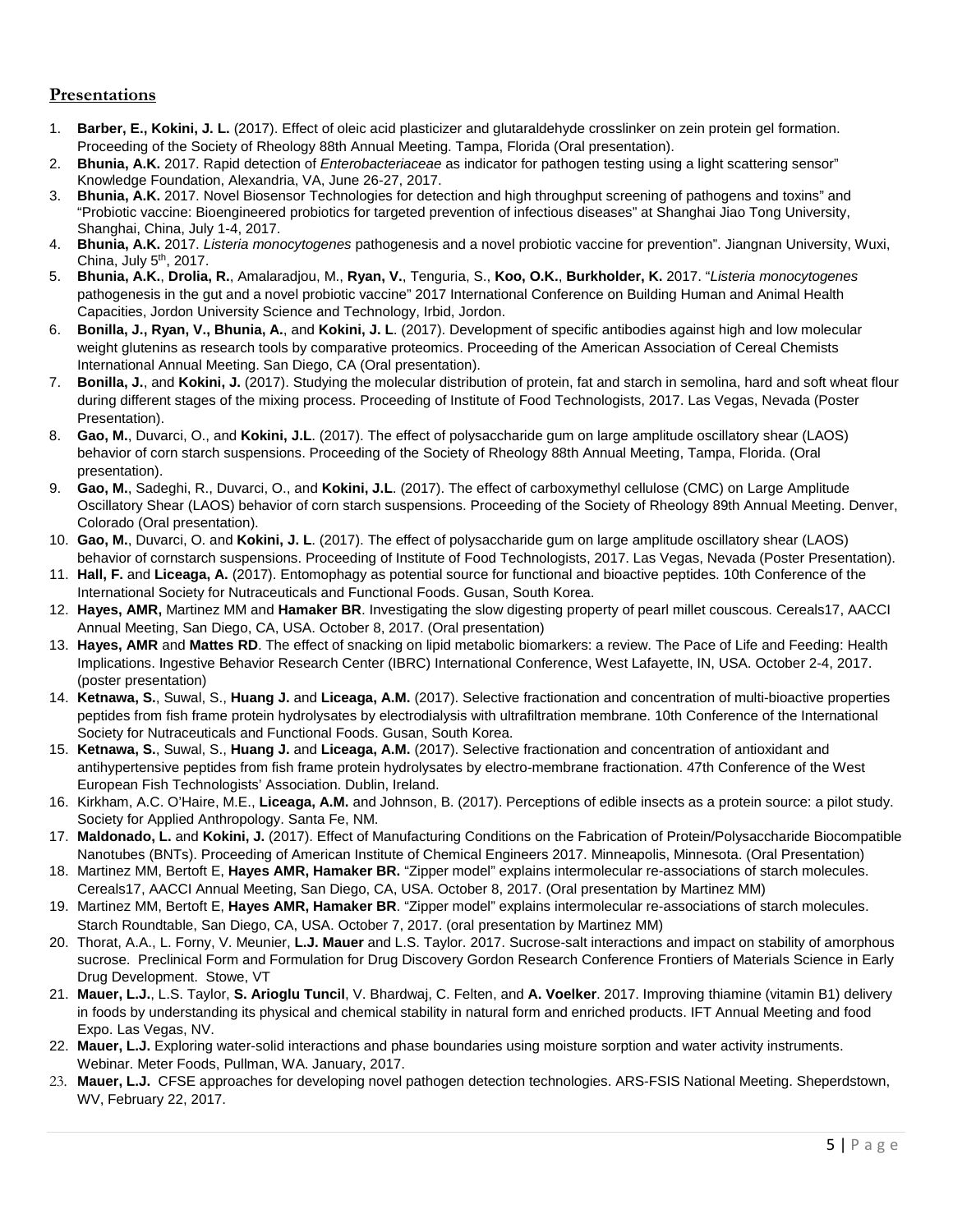- 24. **Mauer, L.J.** Food materials science: Challenges of studying water-solid interactions. Washington State University Seminar Series, Pullman, WA. May 22, 2017.
- 25. **Mauer, L.J.** Water activity measurements using the Tunable Diode Laser: answering previously unanswerable questions. Meter Foods, Pullman, WA. May 24, 2017.
- 26. **Mauer, L.J.** Improving thiamine delivery in foods. USDA AFRI Project Directors Meeting. Las Vegas, NV. June 24, 2017
- 27. **Rouf T.B.**, **Kokini J.L.** (2017) Biodegradable Zein-Laponite nanocomposites have improved mechanical, water vapor permeability and surface properties. Proceeding of Institute of Food Technologists, 2017. Las Vegas, Nevada (Poster Presentation)
- 28. **Rouf T.B.**, **Kokini J.L.** (2017) A Facile approach for fabrication and characterization of eco-friendly Zein-Laponite nanocomposites with Improved Mechanical, Thermal, Barrier and Surface Property. Proceeding of American Institute of Chemical Engineers 2017. Minneapolis, Minnesota. (Oral Presentation)
- 29. Sadeghi, R., and **Kokini, J.L.** (2017). Microrheology as a powerful tool to monitor particulation of bovine serum albumin. Proceeding of the Society of Rheology 88th Annual Meeting. Tampa, Florida (Oral presentation)
- 30. Sadeghi, R. and **Kokini, J. L.** (2017). Fabrication and Characterization of Nanoparticles from Corn Starch with Different Amylose/Amylopectin Contents and improvement of curcumin stability in aqueous media. Proceeding of Institute of Food Technologists, 2017. Las Vegas, Nevada (Poster Presentation).
- 31. Sutanto, F., **Meiser (Malm) M.** and **Kokini, J.L.** (2017). Glutaraldehyde Crosslinked Zein Solutions Make Better Biodegradable Films. The Summer Undergraduate Research Fellowship (SURF) Symposium. (Poster Presentation).
- 32. Suwal, S., Engelberth, A.S., **Huang, J.-Y.**\* 2017. Recovery of acetic acid the most abundant fermentation inhibitor from corn stover hydrolysate using electrodialysis with biopolar membrane. Symposium on Biotechnology for Fuels and Chemicals. San Francisco, CA.
- 33. Thorat, A.A., L. Forny, V. Meunier, **L.J. Mauer** and L.S. Taylor. 2017. Sucrose-salt interactions and impact on stability of amorphous sucrose. Preclinical Form and Formulation for Drug Discovery Gordon Research Conference Frontiers of Materials Science in Early Drug Development. Stowe, VT.
- 34. **Turasan, H.**, **Barber, E.A.**, & **Kokini, J.L.** (2017). Characterization of Physical and Chemical Properties of Crosslinked Zein Films for Biodegradable Platform Formation. Proceeding of Institute of Food Technologists, 2017. Las Vegas, Nevada (Poster Presentation).
- 35. **Turasan, H.** and **Kokini, J.** (2017). Analyzing the Effects of Time and Crosslinker Ratio on the Mechanical Properties of Biodegradable Zein Super Gels. Proceeding of American Institute of Chemical Engineers 2017. Minneapolis, Minnesota. (Oral Presentation)
- 36. **Yepez, X.** 2017 AOCS Annual meeting and industry showcases. April 30 May4, 2017. Orlando, Florida.
- 37. **Yepez, X.** *17th AOCS Latin American Congress and Exhibition on Fats, Oils, and Lipids*. September 11-14, 2017. Cancun-Mexico. 'Soybean oil partial hydrogenation using HVACP treatment without trans fatty acids'

## **Graduated Students with Thesis/Dissertation Titles**

#### **Spring 2017**

- 1. **Tawfiq Alsulami**-MS (**Bhunia**): Rapid detection and differentiation of *Staphylococcus* spp. in food samples using optical scattering technology
- 2. **Matthew Bailey**-PhD (**Singh**): Prevalence and antimicrobial resistance of *Salmonella* and *Campylobacter* in a poultry facility that processes antibiotic-free broilers using organic and conventional methods
- 
- 3. **Felicia Hall**-MS (**Liceaga**): Functional properties enzymatically hydrolyzed whole crickets (*Gryllodes sigillatus*) 4. **Jonathan Kershaw**-PhD (**Kim**): Piceatannol involvement in mechanisms of cancer cachexia, obesity, and other metabolic disorders
- 5. **Ryan Murphy**-PhD (**Jones**): Production, interfacial behavior, modification and functionality of whey protein microgels
- 6. **Estefania Novoa Rama**-MS (**Singh**): Influence of commercial laying hen housing systems on the prevalence and antimicrobial resistance of *Campylobacter* from laying hens and eggs
- 7. **Tianming Yao**-MS (**Janaswamy**): Iota-carrageenan and starch matrices as the suitable delivery systems of curcumin and resveratrol

#### **Summer 2017**

- 8. **Jay Gilbert**-PhD (**Jones**): Protein Fibrils: Improved stability, nanomechanical analysis, and biomedical applications
- 9. **Kacie Ho**-PhD (**San Martin**): Microwave-assisted extraction of tomato peels and physicochemical stability, in vitro bioaccessibility, and cellular uptake of lycopene-loaded emulsions
- 10. **Marcela Martinez**-MS (**Bhunia**): Light-scattering sensor for detection and identification of indicator bacteria *Enterobacteriaceae* family for process verification and hygiene monitoring
- **11. Jordan Oshiro**-MS (**Kim**): Non thesis MS
- 12. **Ajita Sundarram**-MS (**Oliver**): Efficacy of commercial phage based treatment as a control strategy against *Listeria* spp. *in vivo* and effect of host characteristics on its lytic capacity *in vitro*
- 13. **Ying Xie**-PhD (**Yao**): Octenylsuccinate hydroxypropyl phytoglycogen, a potent and non-specific solubilizer for poorly water-soluble active pharmaceutical ingredients
- 14. **Dandan Zhang**-PhD (**Applegate**): Construction and application of the recombinant bacteriophage PhiV10 nanoluc.